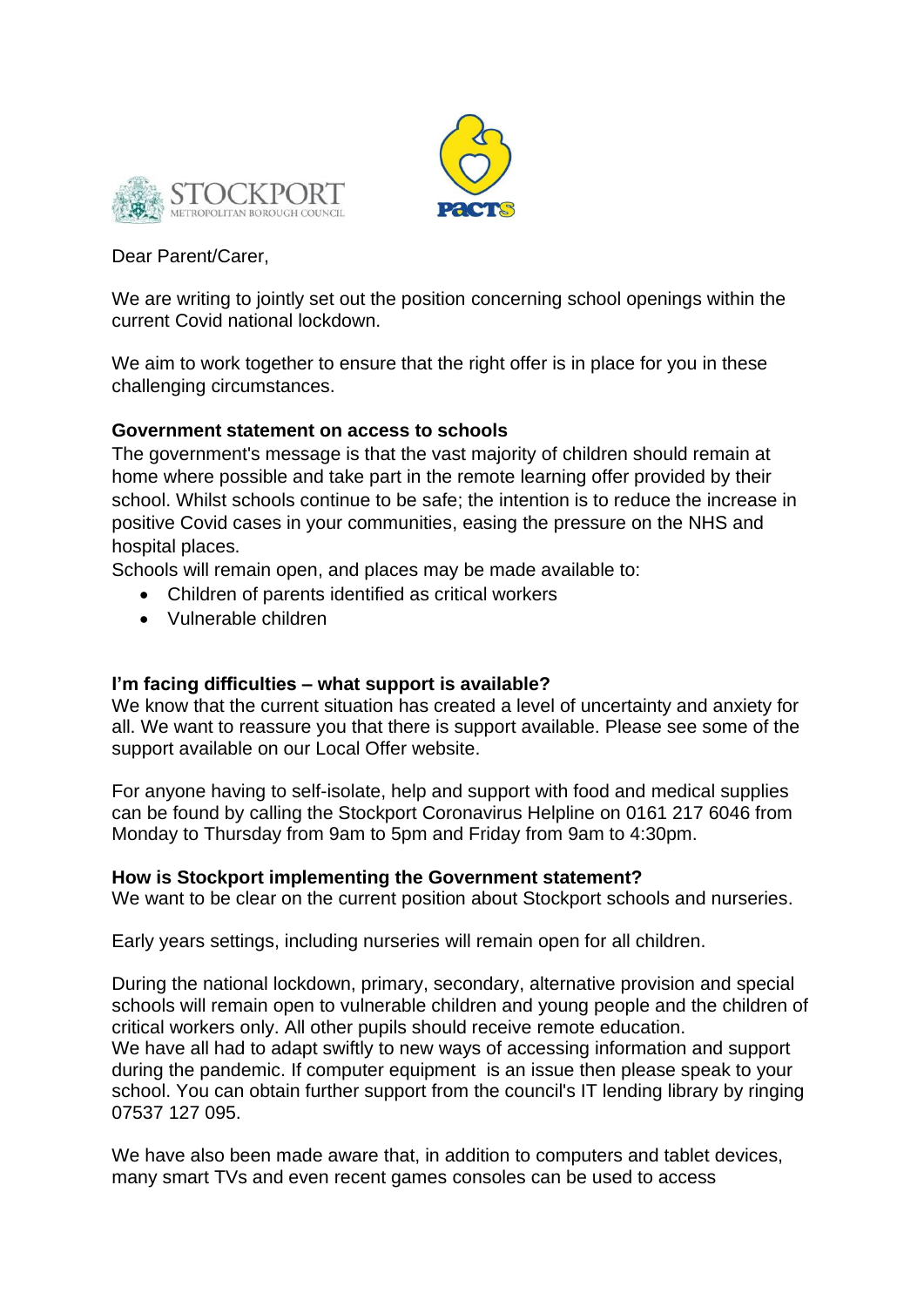the internet and remote learning resources. Please see <https://www.tes.com/news/how-use-xbox-or-playstation-online-learning> for more information.

#### **Who is classed as a "vulnerable child/young person"?**

The definition of vulnerable children and young people includes children who have a social worker, an education, health and care plan (EHCP) or who may be vulnerable for another reason at local discretion ("otherwise vulnerable").

Schools continue to be open for face to face learning for some children and young people during this period. These include:

**Those with an EHCP**- these young people will be offered a school place. It is up to parent/carers whether your child takes up this place. Your school will speak to parents about whether you want to take up this place and plans for support.

We realise that the current situation may pose an additional challenge for our SEND learners across Stockport. We need to ensure that support is offered in line with their EHCP plans. For those children with EHCP who are not attending, we will be contacting families to ensure support is in place in the next few weeks once we have gauged who is not in.

We know that lockdown challenges everyone, but for our SEND families, this is particularly the case. We have the SEND hub which can be contacted on 0161 217 6028 option 2, here you gain further advice and support.

**Those with a social worker**- these young people will be offered a school place. We will be working together with families to support attendance.

**Vulnerable children**: Other groups, including those classed as vulnerable, might access a place. These include:

o Children who are receiving early help support or in the process of being referred to children's service's for support

o Children who are adopted or on a special guardianship order

o Children living in temporary accommodation or experiencing homelessness

o Children who are young carers

o Those who may be at risk of not being in education, employment or training o Children who may have difficulty in engaging with remote learning due to

circumstance eg lack of IT, quiet space to study

o Children who are care leavers

o Others at the provider and local authority's discretion including pupils and students who need to attend to receive support or manage risks to their mental health

The discussion will need to take place with your school if you feel you may need a place as your child/family fall into this definition.

*Any child with Covid symptoms, or who needs to self-isolate, must do so at home regardless of their need for a school place.*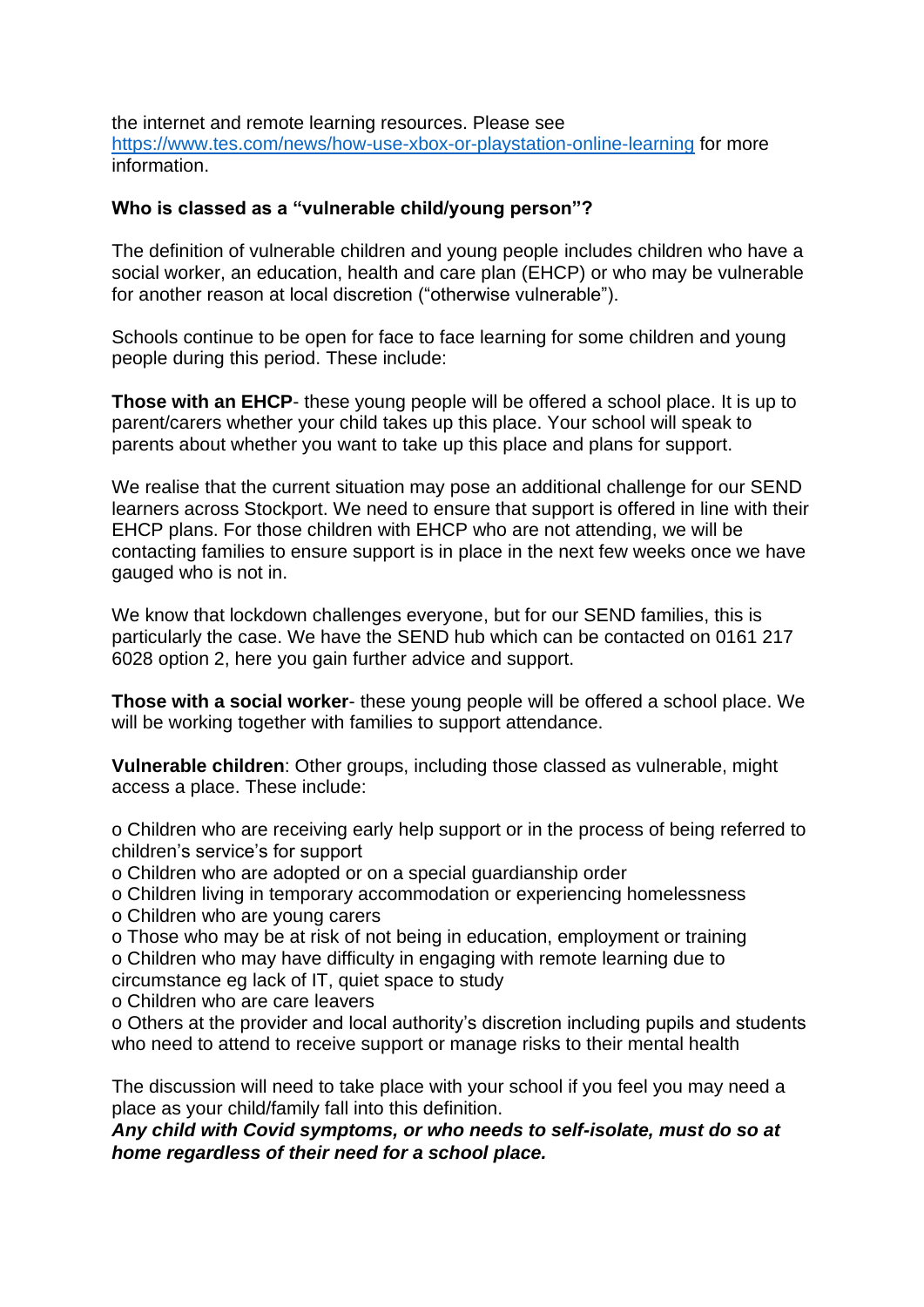**Children of critical workers.** The list of critical workers can be found on the Gov.uk website. A school place should be offered to any family where at least one parent/carer is a critical worker, but if, as a family with a critical worker, you can keep your child at home and support their learning you should do so. Please do not ask for a school place unless necessary. If you can support your child to learn from home on some but not all days each week, please discuss this with your school.

If you need a face-to-face school place, you should contact your school to discuss your child's school place and confirm arrangements. You can also talk to your social worker (if you have one), or any professional working with you or your family. However, if you have further queries or have not been able to access a place but urgently need one to fulfil a critical role then you can email [school.enquiries@stockport.gov.uk](mailto:school.enquiries@stockport.gov.uk)

#### **Is full-time access guaranteed?**

Stockport schools are committed to providing places for those children outlined in this letter. We must acknowledge that the offer available to you will vary depending upon what your child's school can safely provide; this will change over time for every school.

Where a school experiences staff sickness, staff members who need to shield or self-isolate, its ability to safely provide face to face learning for all children who qualify for a school place will be affected. It may be that a school has to reduce the number of places available, or reduce the hours that your child can be in school. We continue to work closely with our colleagues in Public Health to ensure that we provide a safe environment and comply with current government guidance.

We ask that Parent/carers understand that where there are issues with places, these decisions have not been taken lightly and will be reviewed as situations change.

We ask that the current public health advice is followed by us all to protect you and your loved ones. To further support our efforts to reduce the virus's community transmission, you must wear a face covering (unless exempt) and keep a two-metre distance from anyone outside your household at all times when on school premises (where possible).

## **Updates and useful Contacts**

In most cases, you should direct any queries to your child's school. However, you may find updated information on:

- Individual school websites
- PACTS website www.pactstockport.co.uk
- LA Facebook and Twitter pages
- For admission and school place queries: [school.enquiries@stockport.gov.uk](mailto:school.enquiries@stockport.gov.uk)